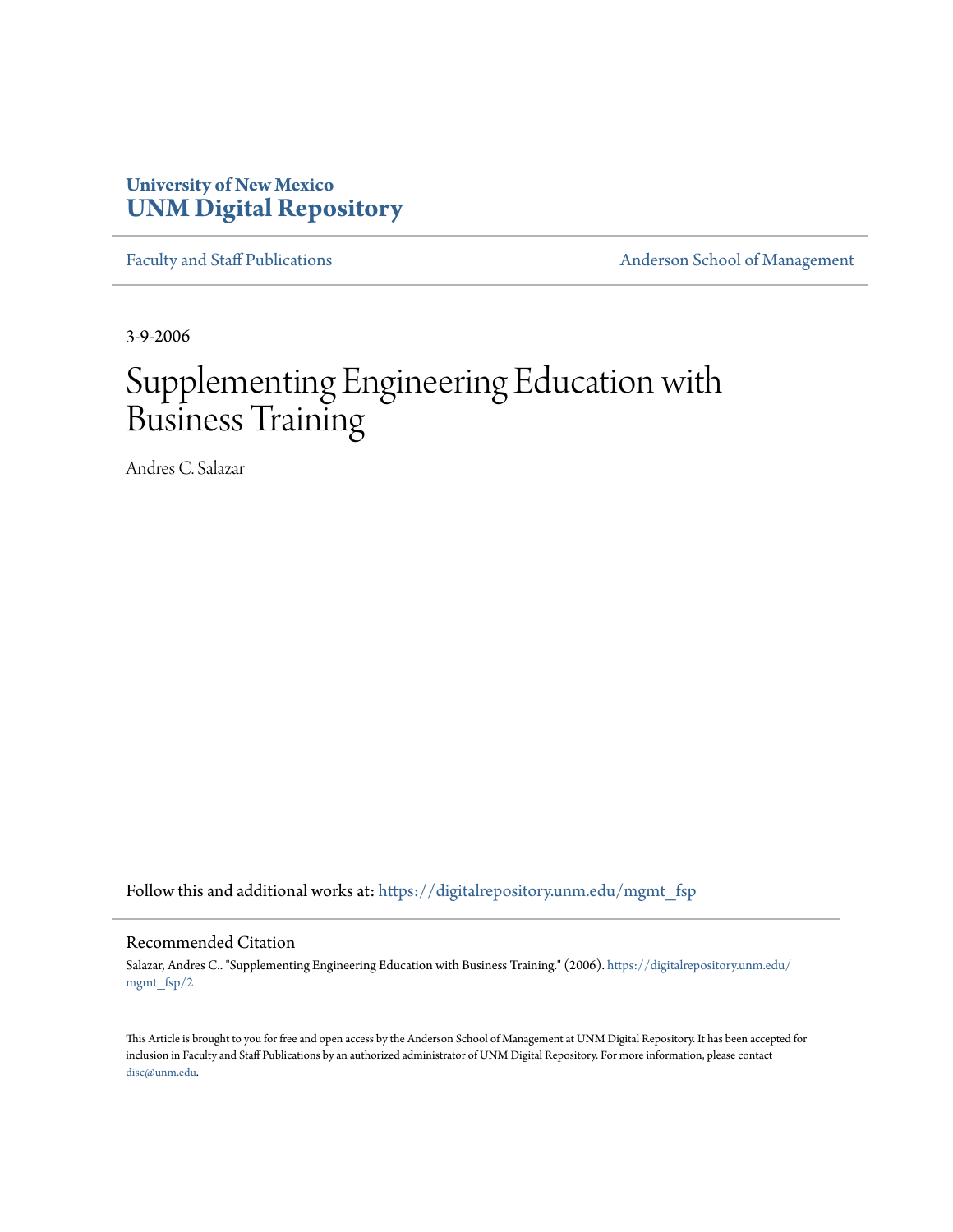# **Supplementing Engineering Education With Business Training**

#### **By Andres C. Salazar, PhD**

Anderson Schools of Management; School of Engineering; University of New Mexico, Albuquerque, NM

#### *Abstract*

*A typical engineering curriculum often leaves little time in a four-year program for a budding engineer to learn about the business aspects of the company he may join soon after graduation. The outcome of little business knowledge in the commercial application of technology by engineering graduates is a lack of understanding of the importance of their contribution to the company's bottom line. For those engineers who value business knowledge for their future profession, the alternatives for business training have been to take regular MBA courses when possible or settle for short certificate programs in a business school. In this paper we offer a list of business training topics that would prove useful for those engineers who wish to align their work in technology with the financial goals of a company in the commercial sector. Further, these topics would well serve those engineers who aspire to become managers and perhaps go on to found companies of their own. The importance of receiving business training early in their career may prove useful in accelerating their promotion to management levels or to greater success as an entrepreneur. Suggestions are made how an engineering curriculum can be structured to allow such business training topics to be covered for the benefit of all engineering students and then for those select few who wish to combine business with technology in their careers.*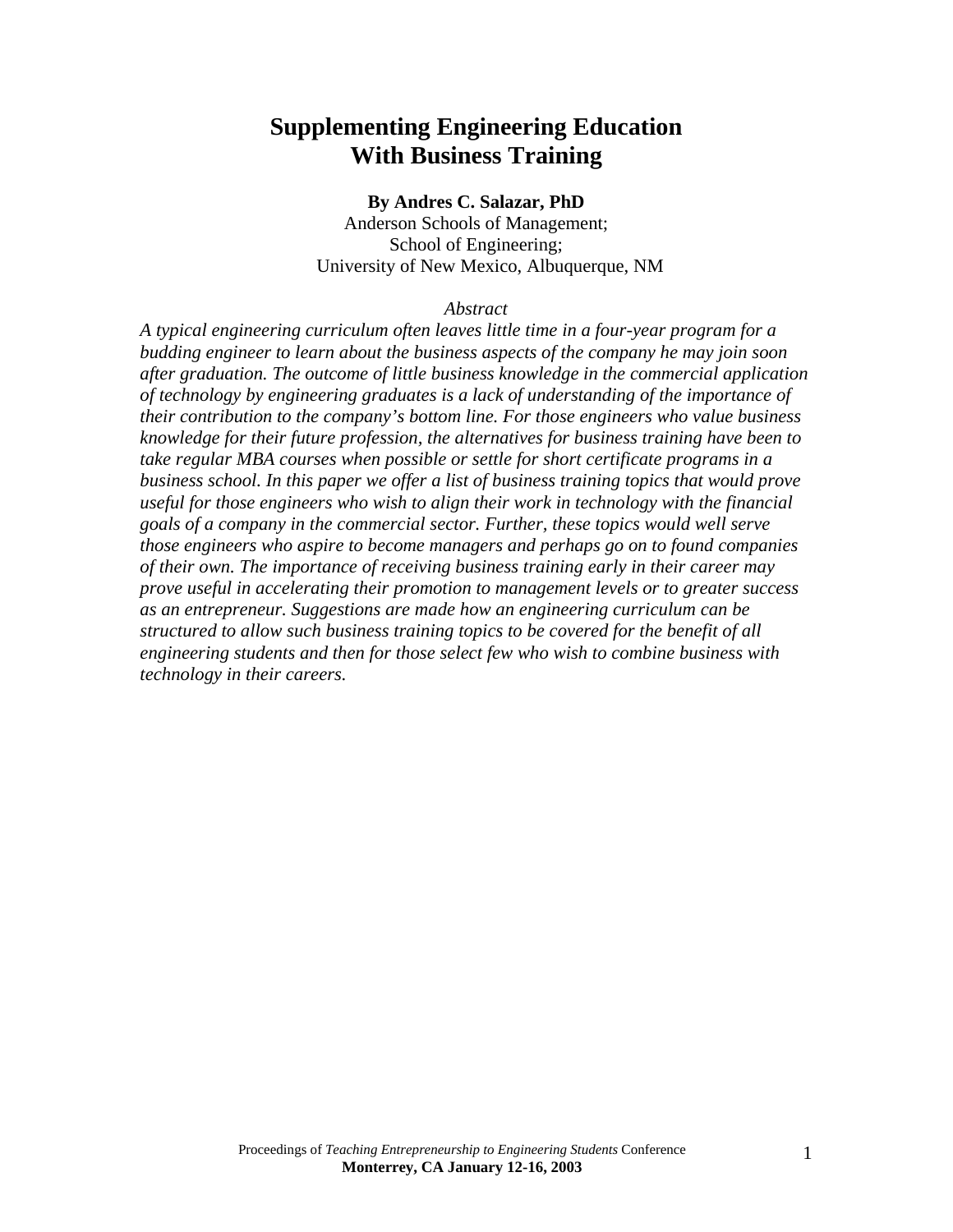## 1.0 **Why Do Engineers Need Business Training?**

Graduates of engineering programs are trained in technology fundamentals and are expected to begin contributing towards the technology product and service development programs of the industrial and commercial sector. We will deal with the engineering career path of employment with a for-profit organization in this paper. The reason for this focus is simply that R&D spending today in the United States is predominantly by the industrial and commercial sector (see Figure 1).



Figure 1. (From National Science Foundation's Science and Engineering Indicators - 2002 [1])

The result of this disproportionate share of R&D spending is that most recent engineering graduates will be hired by the industrial and commercial sector. This means that the work recent engineering graduates will be engaged in will be funded by a "for profit" business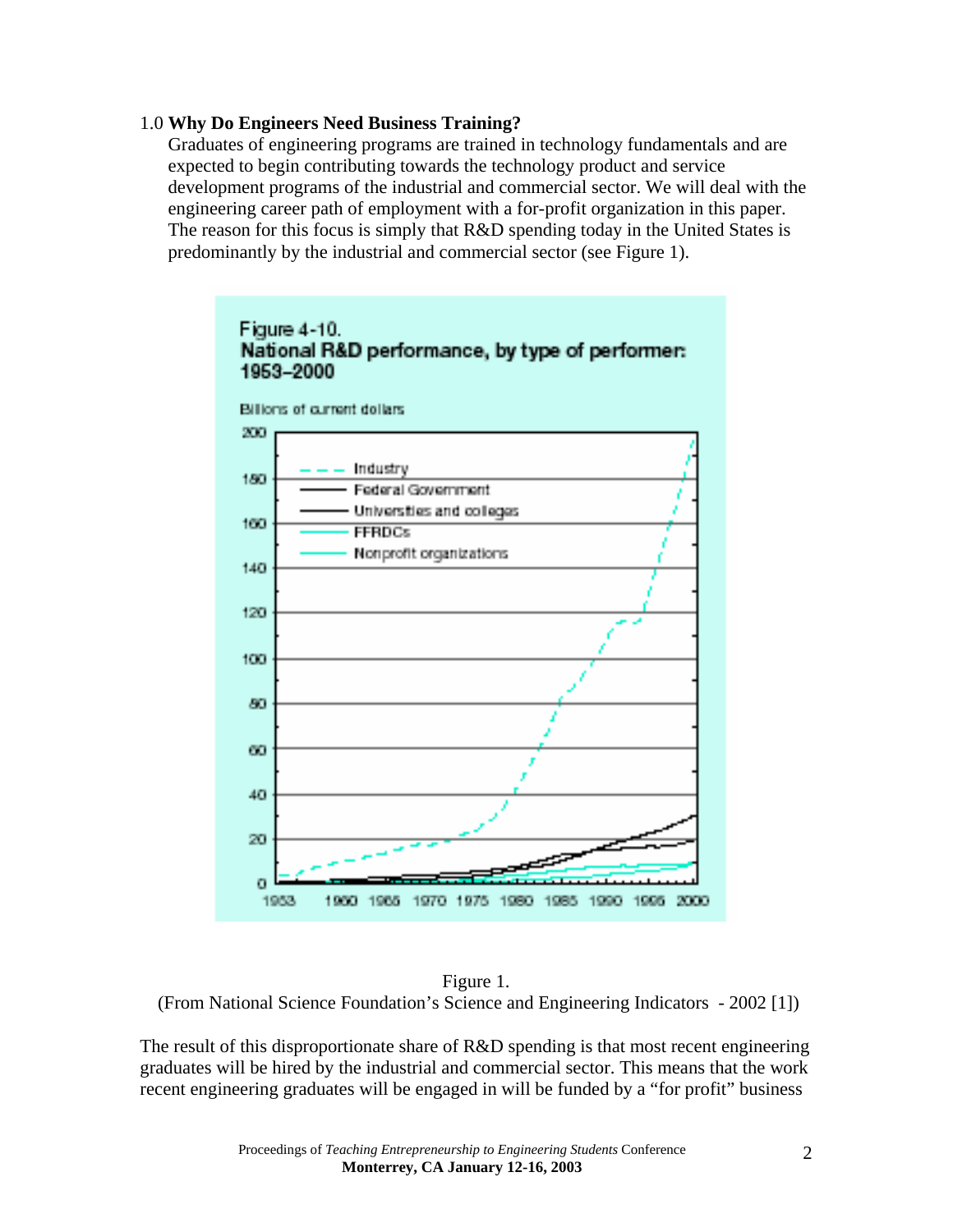plan. Such plans will emphasize efficiency and quality in reaching their profitability objectives. Engineers will be expected to participate in projects which deal with deadlines and budget guidelines and fulfilling customer requirements. At times they will be asked to participate in evaluating competitive products or services and in assisting sales and marketing campaigns. Although engineering curricula do prepare engineers to do well in understanding technology and contributing significantly towards a structured product development project where each engineer is told what to do, they are ill-prepared to deal with people management issues, budgetary and financial constraints and sales and marketing input into technology projects. The lack of business knowledge can lead to frustration on the part of the engineer and can severely limit the engineer's contribution to the overall goals of the company he has joined.

## **2.0 Typical Engineering Curricula**

A typical undergraduate engineering curriculum consists of coursework in the basic sciences such as chemistry, physics and mathematics, a few courses in the social sciences, fine arts and English composition and literature with the bulk of the courses, as much as 50% of the curriculum, concentrating in the major field of engineering with a few courses in the other engineering disciplines. The breadth and depth of the courses require discipline and dedication in study and performance. In fact, some engineering undergraduates find it difficult to complete the required engineering curriculum in four academic years. It is generally conceded that the typical engineering curriculum requires the mastery of analytical skills and substantial study in various scientific fields. Students find it difficult to perform the "context switching" required in taking so many courses in different fields. Universities find it necessary to modify the engineering curriculum due to so many advances in technology.

Although most engineering departments do a credible job in grounding the engineering students in the fundamentals of technology, they do not leave any time in the four year program to offer training in teamwork, creative problem solving, leadership and business principles.

## **3.0 Engineers as Managers**

The vast investment being made in technology development by industry requires careful management if any efficiency in technology spending is to be realized. To be a successful technology manager, it is not only desirable to be knowledgeable in the technology itself but other traits are becoming a requirement such as:

- (a) Knowledgeable in technology
- (b) Trained in project management and risk assessment
- (c) Excellent communications skills oral and written
- (d) Team building
- (e) Objective in evaluation of people performance
- (f) Aligns with company objectives financial and time constraints
- (g) Satisfies customer requirements
- (h) Values quality and is efficiency conscious
- 3.0 Engineers as Entrepreneurs

Similar traits are found to be desirable in entrepreneurs that have an engineering background. Although engineers have excellent technology training, the following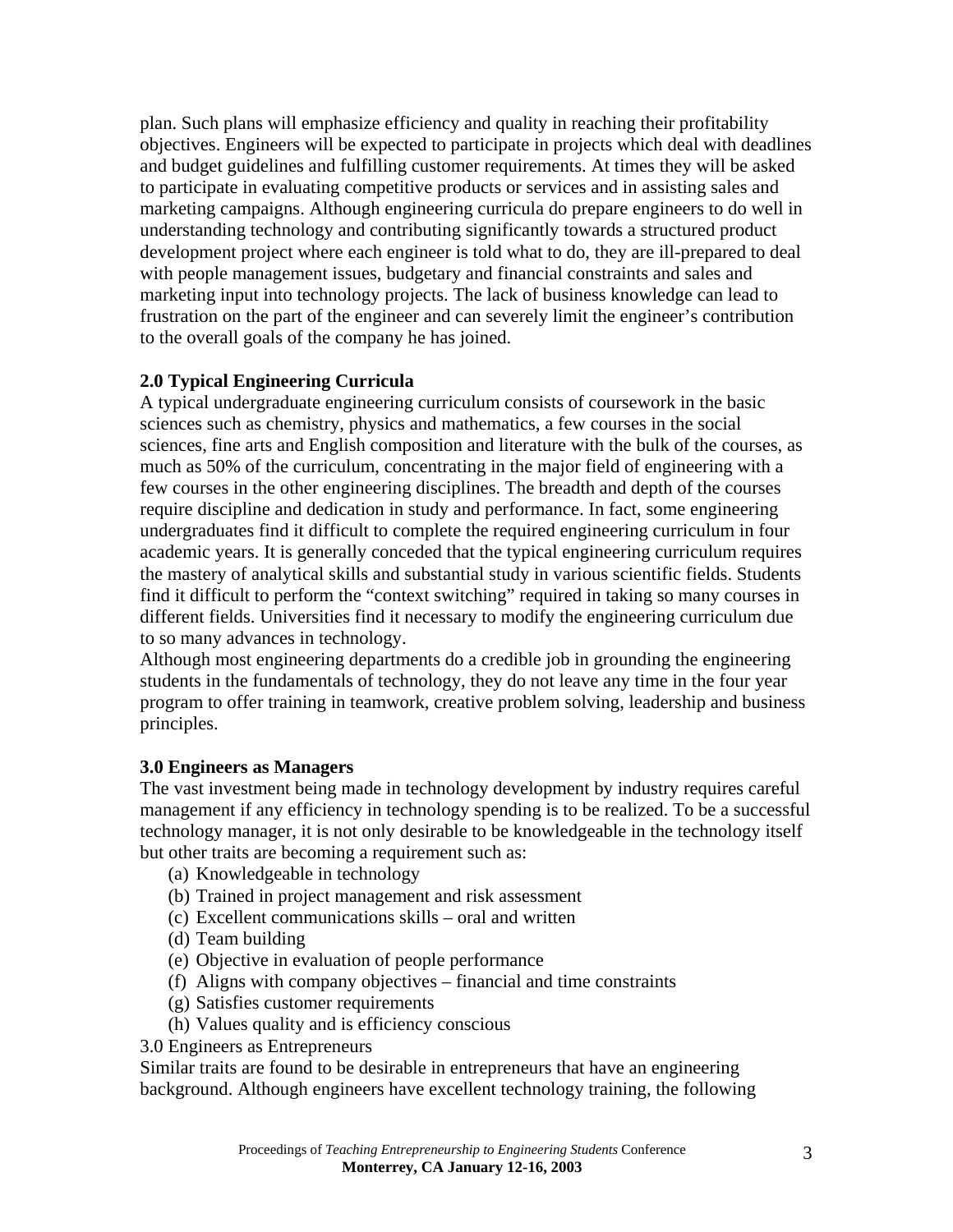attributes are sought by would be investors in evaluating whether the engineerentrepreneur can really lead a start-up company.

- (a) Committed to commercialization of technology discovery
- (b) Willing to take reasonable risk
- (c) Excellent communications skills
- (d) Able to inspire others to take up cause
- (e) Team building
- (f) Authorship of sound business plan and subsequent execution
- (g) Organizational recruiter and leader

In the commercialization process of a new technology, engineers are expected to take a lead role since they have profound knowledge surrounding the discovery. The underlying technology, in either material or process form, forms the foundation on which the company will be based. However, engineers fall short when they are called upon to develop the market potential of the discovery. Unless they have had business training, they can struggle to explain the strategy for best fulfilling the market potential of the discovery.

In particular, engineers have not been educated in marketing or sales, accounting or finance, and are not exposed to organizational management training.

## **4.0 Where Can Undergraduate Engineers Acquire Business Training?**

It is often been said that students emulate their teachers. Engineering faculty are generally renown for their research work. Tenure track programs at major universities require engineering faculty members to publish new findings in scholarly journals and trade conferences. Few universities acknowledge, much less reward, faculty members for any work that enhances their knowledge of engineering practices in industry and the commercial sector. Hence, engineering faculty members often have backgrounds long in publishing papers but short in practical engineering management in the commercial sector. Hence, engineering students cannot count on learning about business practices of technology companies from faculty members.

Should engineering students wish to take business courses while still undergraduates they find that rigorous engineering curricula leave little time for taking such courses. Worse, engineering departments do not recognize the value of such business training.

Universities have yet to recognize the value of interdisciplinary degrees. Such degrees are often administered by the Provost Office and can become bureaucratic nightmares among the colleges that the constituent courses required for the degree. A new degree, of course, requires faculty approval and in the case of public colleges, approval from the Board of Regents or the state legislature.

## **5.0 What are the Appropriate Business Topics for Engineers?**

Among the required courses in a typical engineering curriculum are (a) English Writing and Literature; (b) Economics; (c) Ethics; (d) Statistical Methods. These courses are often required courses in a business curriculum as well and the last three subjects are often taught in the business school itself. Other business courses that would enhance the business training of engineers include: (a) Accounting; (b) Finance; (c) Marketing; (d) Organizational Behavior; (d) Commercialization of Technology; (e) Strategy. The first two topics will enable the engineering graduate to understand the language of business –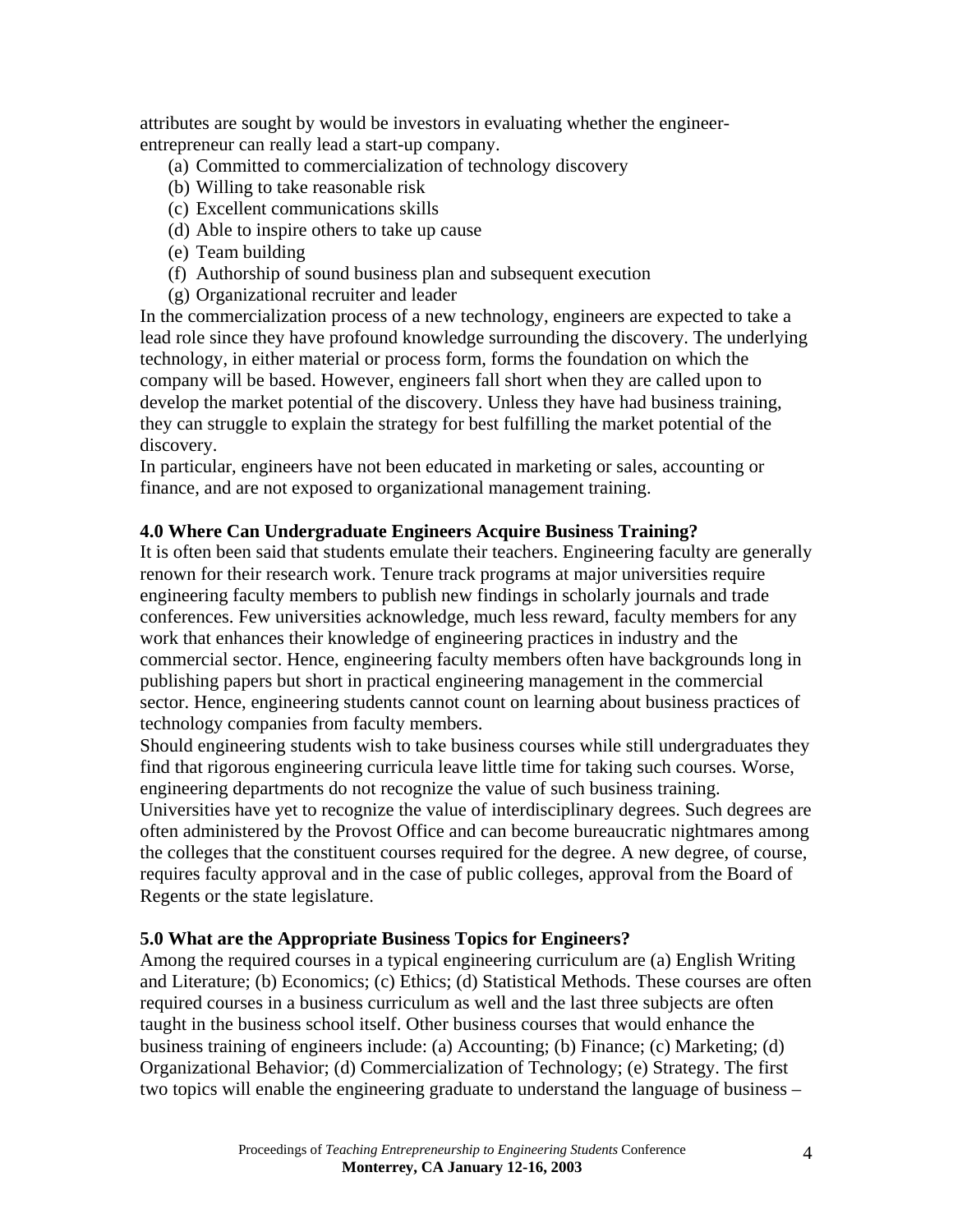a balance sheet, an income statement and a cash flow statement. A marketing course will expose the engineer to the process of sales and customer relations, product distribution, pricing, branding, the product life cycle and the fundamental business proposition. A good organizational behavior course will impart the fundamentals of managing people and understanding the value of motivation and reward systems. Strategy lays the groundwork for dealing with competition and sustainable business advantage. Finally, commercialization of technology is a course that properly gives identity to the engineer in his/her major role – the creator of solutions to problems in society through technology. First, the course identifies business processes and the material needs of consumers. Innovation [2] follows the fulfillment of the improvement of business processes in the commercial sector or the satisfaction of consumer comfort or convenience.

## **6.0 Suggestions for Engineering Curriculum Changes**

Engineering curricula do allow engineering students to take a number of social science, fine arts or language courses. These courses constitute a "non-technical" minor track for enriching the educational experience of the engineer. An alternative track would be to allow the engineer to take the same number of hours in business courses. In this way, an engineering undergraduate would receive "non-technical" training but enables the business training that would prove useful in an engineering career in the commercial sector.

Some engineering schools have taken to teaching economics, ethics or other "business" oriented courses. This trend may lead to making these courses simply an extension of more engineering courses rather than providing engineers the "non-technical" content that the same course could give if taught at the business school.

Finally, one way to establish a cross disciplinary track for engineers who desire business training is to take advantage of a 3-2 dual degree format offered by some business schools. At the University of New Mexico, approval has been given by both the Anderson Schools of Management and the Electrical and Computer Engineering faculties to begin a 3-2 MBA program by which an engineer can receive both a BS in engineering and an MBA in five years.